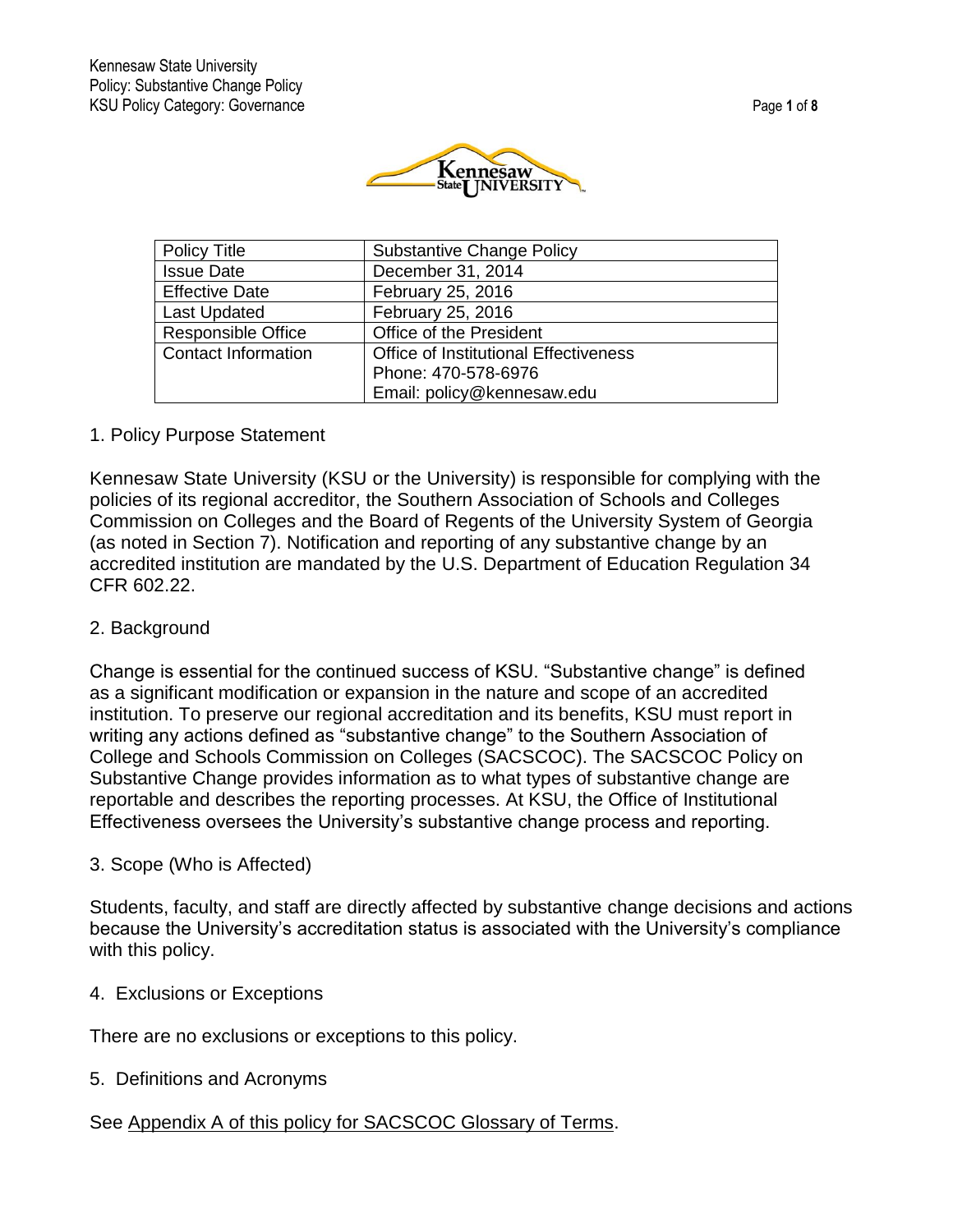# 6. Policy

University decisions that may be considered a substantive change can be easily determined when discussed in advance of any major academic, business, or operational action. More important is the recognition that substantive change can occur at the program, departmental, or institutional level. Below are a few examples of what might constitute substantive change at KSU:

- changing the mission and objectives of the institution;
- initiating a merger or consolidation with another institution;
- establishing, relocating, or closing an off-campus instructional site;
- establishing a new campus;
- establishing a dual, joint, or cooperative degree program;
- initiating a direct assessment, competency-based educational program;
- significantly changing the length of a program;
- initiating distance learning that offers 25 percent or more of a program online;
- entering into a contract by which an entity not eligible for federal financial aid (Title IV) funding offers 25 percent or more of one or more of the accredited institution's programs;
- initiating programs or courses offered through contractual agreement or consortium.

KSU must notify SACSCOC in advance and within specified timeframes before taking action that involves a substantive change. Additionally, KSU must comply with policies of the Board of Regents (BOR) of the University System of Georgia (USG) and procedures in the USG *Academic and Student Affairs Handbook*.

## **Responsibilities**

Administration and academic officers are responsible for being aware of the substantive change policy in order to inform the University's SACSCOC accreditation liaison (SAL) at the earliest point possible in the development of a proposal or plan that may constitute a substantive change for the University. The SAL is appointed by the president and is assigned to the Office of Institutional Effectiveness. Additionally, University officers must provide the SAL with any data, information, or prospectus necessary to comply with SACSCOC policy as needed for policy compliance.

KSU's SAL is responsible for informing and updating administration and academic officers on SACSCOC substantive change requirements. The SAL is also responsible for:

- maintaining the University's policy on substantive change;
- keeping administration and academic officers up to date on the substantive change policy;
- providing an annual update on substantive change to the President's Cabinet;
- publishing University actions and procedures concerning substantive change on the liaison's office website;
- collaborating with and advising University officials to determine whether a proposed change is substantive and what action may be required when a change is substantive;
- file the appropriate notice, prospectus, or proposal with SACSCOC and coordinating with the Office of the Provost for communication with the BOR offices;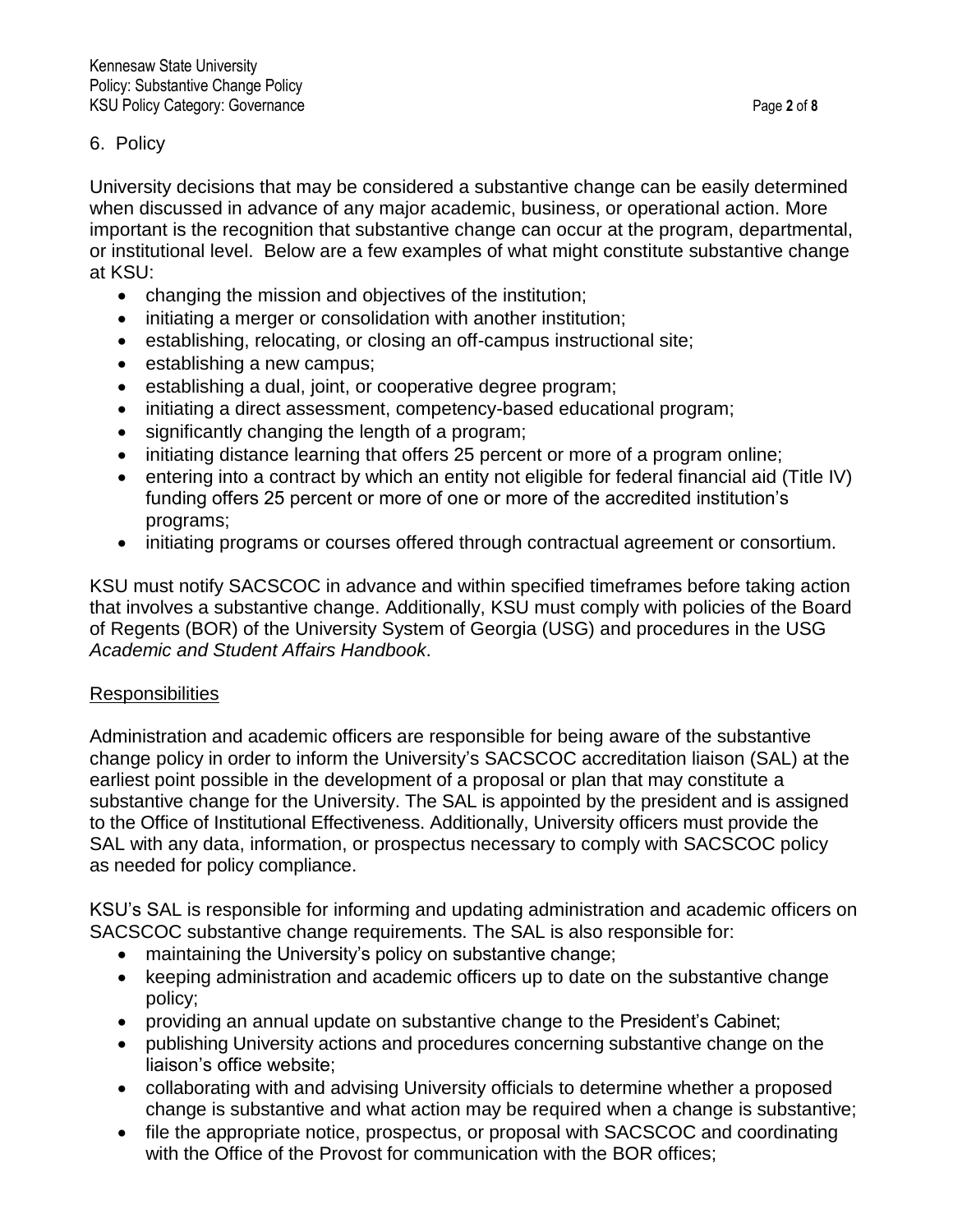- 7. Associated Policies/Regulations
	- a. U.S. Department of Education, Accreditation in the United States, Part 602— Secretary's Recognition of Accrediting Agencies, [Required Operating](http://www2.ed.gov/admins/finaid/accred/accreditation_pg13.html) Policies and [Procedures,](http://www2.ed.gov/admins/finaid/accred/accreditation_pg13.html) 602.22, Substantive Change.
	- b. Southern Association of Colleges and Schools Commission on Colleges (SACSCOC), *[Principles of Accreditation](http://www.sacscoc.org/principles.asp)*, Comprehensive Standard 3.12, Substantive Change Procedure and Policy.
	- c. SACSCOC policy statement, ["Substantive Change for SACSOC Accredited](http://www.sacscoc.org/pdf/081705/SubstantiveChange.pdf)  [Institutions"](http://www.sacscoc.org/pdf/081705/SubstantiveChange.pdf).
	- d. SACSCOC policy statement, ["Agreements Involving Joint and Dual Academic Awards:](http://www.sacscoc.org/pdf/JointDualAwards.pdf)  [Policy and Procedures"](http://www.sacscoc.org/pdf/JointDualAwards.pdf).
	- e. SACSCOC document ["The Accreditation Liaison"](http://www.sacscoc.org/pdf/081705/accreditation%20liaison.pdf).
	- f. Board of Regents *Policy Manual*
		- 1) [3.3.3, Instructional Offered Externally](http://www.usg.edu/policymanual/section3/policy/C338/#p3.3.3_instruction_offered_externally).
		- 2) [9.3, Off-Campus Instructional Sites](http://www.usg.edu/policymanual/section9/policy/C514).
	- g. University System of Georgia *Academic and Student Affairs Handbook*, [Section 2.3](http://www.usg.edu/academic_affairs_handbook/section2/handbook/C731)  [Academic Programs.](http://www.usg.edu/academic_affairs_handbook/section2/handbook/C731)
- 8. Procedures Associated with this Policy

The KSU SACSCOC accreditation liaison will provide procedural information to the office(s) involved in the substantive change to ensure compliance with the most current policies and procedures [\(Appendix B\)](#page-5-0).

9. Forms Associated with this Policy

The KSU SAL will provide forms and instructions to the office(s) involved in the substantive change to ensure the use of the most current reporting documentation.

10. Violations

If an accredited institution fails to follow the SACSCOC substantive change policy and procedures, it could be subject to special review and lose its federal financial aid (Title IV) funding or be required by the U.S. Department of Education to reimburse money received by the institution for programs related to an unreported substantive change. In addition, the institution's case may be referred to the SACSCOC Board of Trustees for the imposition of a sanction or for removal from membership.

11. Review Schedule

The Substantive Change Policy is reviewed annually by the Office of Institutional Effectiveness.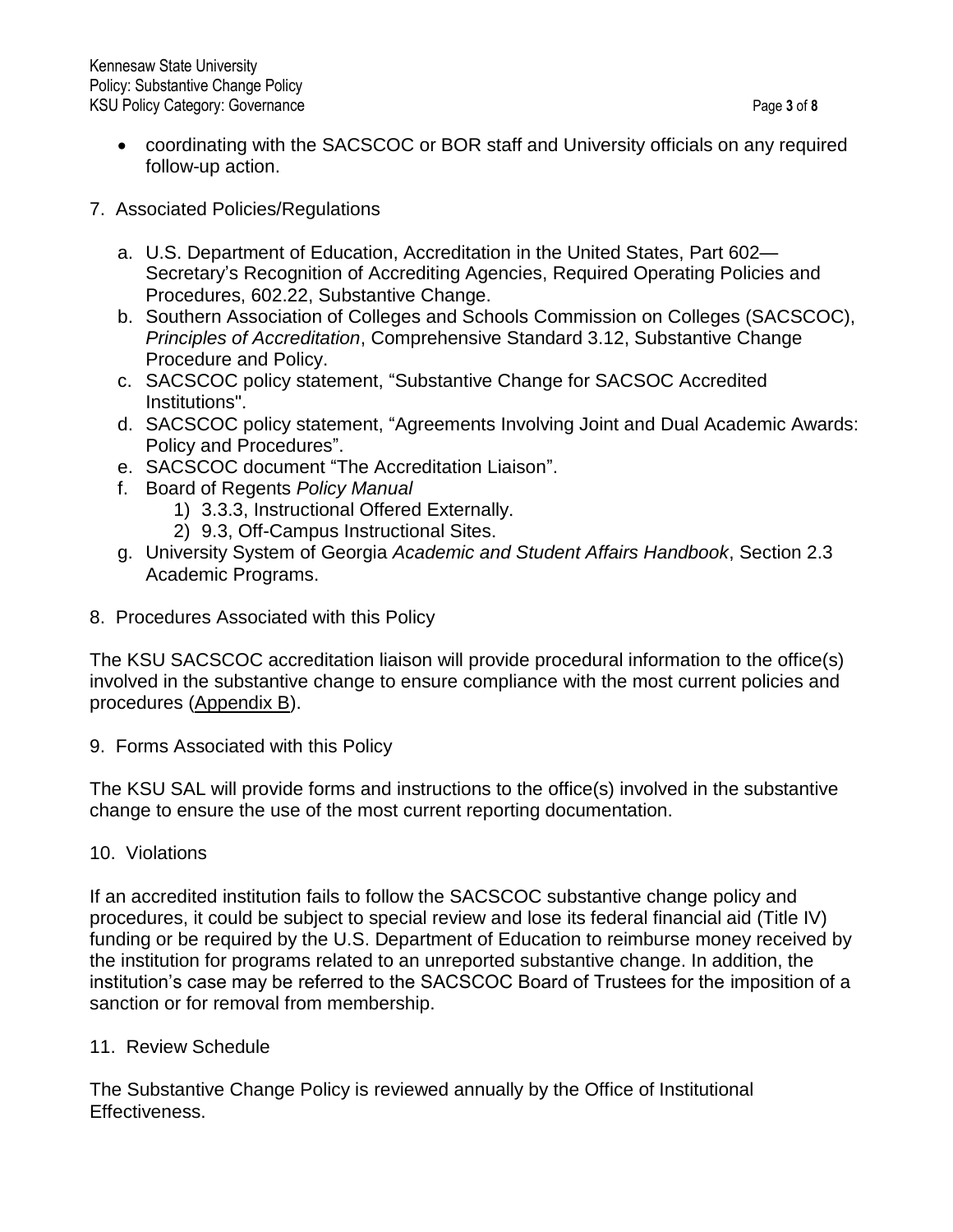# <span id="page-3-0"></span>**Appendix A:** SACSCOC Glossary of Terms

**Branch campus:** a location of an institution that is geographically apart and independent of the main campus of the institution. A location is independent of the main campus if the location is permanent in nature; offers courses in educational programs leading to a degree, certificate, or other recognized educational credential; has its own faculty and administrative or supervisory organization; and has its own budgetary and hiring authority.

**Contractual agreement:** typically is one in which an institution enters an agreement for receipt of courses/programs or portions of courses or programs (i.e., clinical training internships, etc.) delivered by another institution or service provider.

**Consortial relationship:** typically is one in which two or more institutions share in the responsibility of developing and delivering courses and programs that meet mutually agreed upon standards of academic quality.

**Direct assessment competency-based educational programs:** as defined by federal regulations, an instructional program that, in lieu of credit hours or clock hours as a measure of student learning, uses direct assessment of student learning relying solely on the attainment of defined competencies or recognizes the direct assessment of student learning by others. The assessment must be consistent with the accreditation of the institution or program using the results of the assessment.

**Distance education:** a formal educational process in which the majority of the instruction (interaction between students and instructors and among students) in a course occurs when students and instructors are not in the same place. Instruction may be synchronous or asynchronous. A distance education course may use the Internet; one-way and two-way transmissions through open broadcast, closed circuit, cable, microwave, broadband lines, fiber optics, satellite, or wireless communications devices; audio conferencing; or video cassettes, DVDs, and CD-ROMs if used as part of the distance learning course or program.

**Dual degree:** separate program completion credentials, each of which bears only the name, seal, and signature of the institution awarding the degree to the student.

**Educational program:** a coherent course of study leading to the awarding of a credential *(*i.e., a degree, diploma, or certificate).

**Geographically separate:** an instructional site or branch campus that is located physically apart from the main campus of the institution.

**Joint degree:** a single program completion credential bearing the names, seals, and signatures of each of the two or more institutions awarding the degree to the student.

**Significant departure:** a program that is not closely related to previously approved programs at the institution or site or for the mode of delivery in question. To determine whether a new program is a "significant departure," it is helpful to consider the following questions: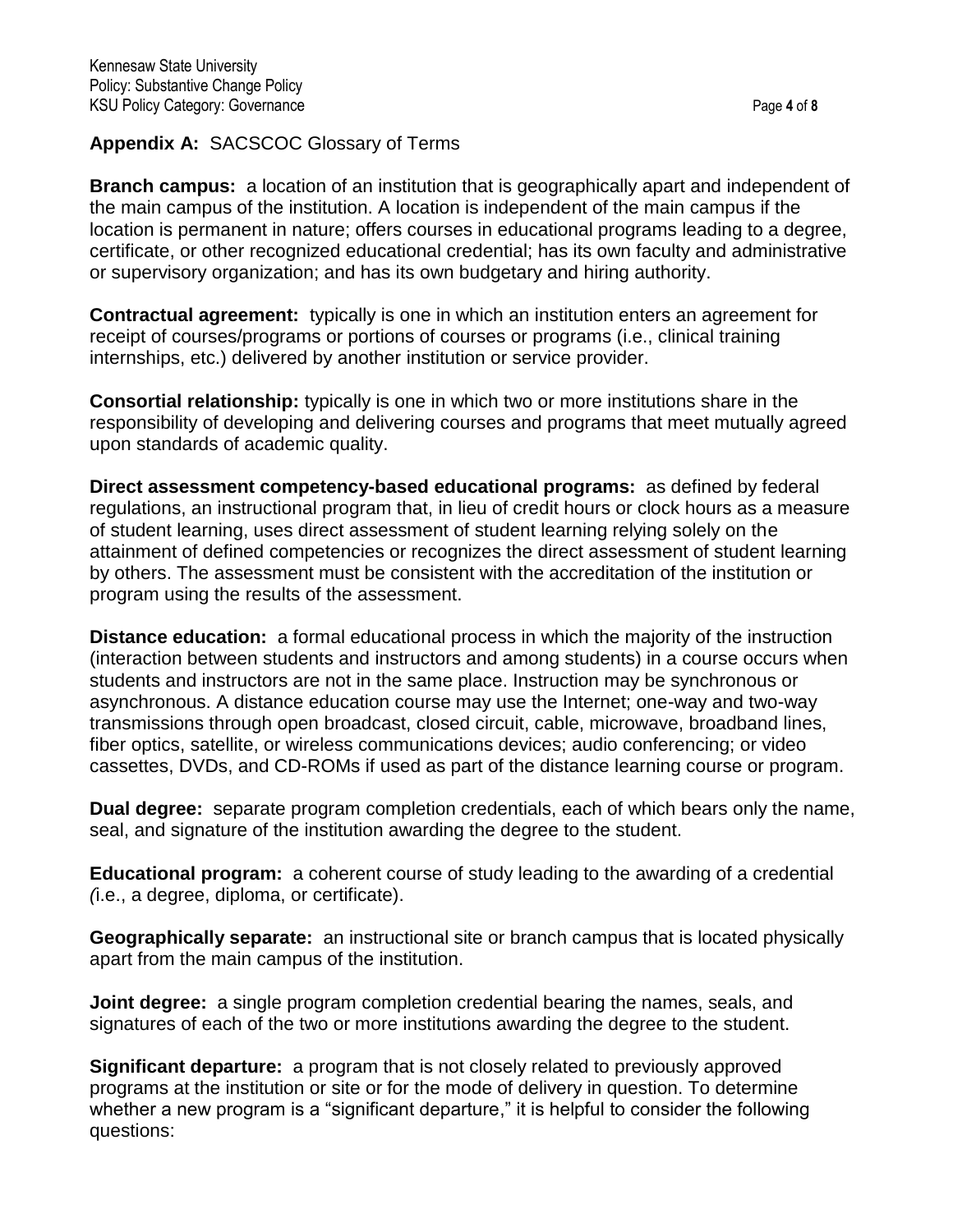- What previously approved programs does the institution offer that are closely related to the new program and how are they related?
- Will significant additional equipment or facilities be needed?
- Will significant additional financial resources be needed?
- Will a significant number of new courses be required?
- Will a significant number of new faculty members be required?
- Will significant additional library/learning resources be needed?

**Unreported substantive change**: substantive changes approved or acted upon by an accredited institution without prior notification or prior approval from its regional accreditor that may be discovered by the institution or by the regional accreditor during or between periods of formal review.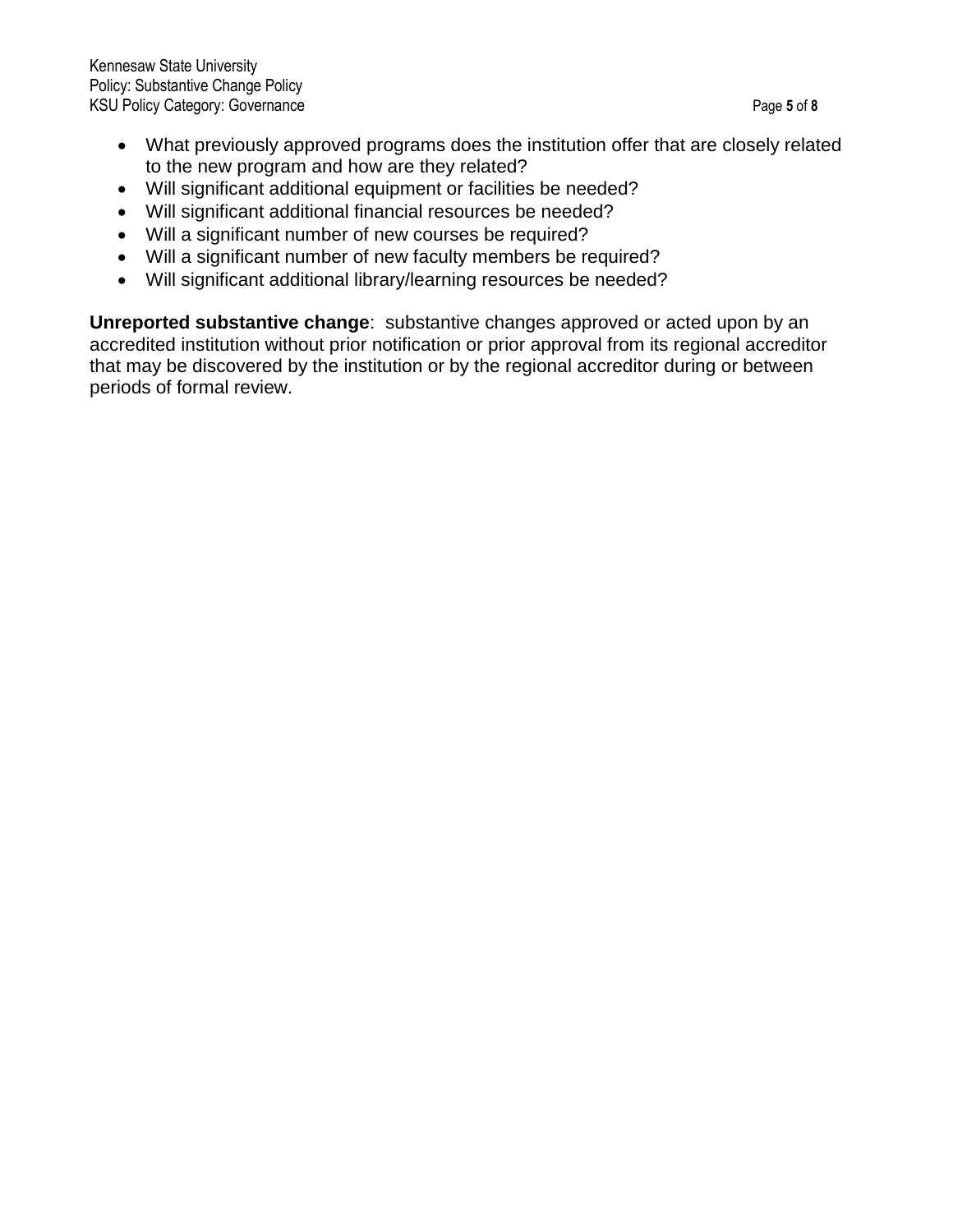# <span id="page-5-0"></span>**Appendix B: Substantive Change Procedures—Notification and Reporting**

Responsible Contacts:

Jorge Pérez, Ph.D. KSU SACSCOC Accreditation Liaison Office: (470) 578-3569 Email: jperez@kennesaw.edu

Jackie Jones, Ed.D. Director of Institutional Quality and Accreditation Office: (470) 578-2397 Email: [jjone229@kennesaw.edu](mailto:jjone229@kennesaw.edu)

Responsible Administrators:

- University President
- KSU SACSCOC Accreditation Liaison
- KSU Director of Institutional Quality and Accreditation
- Unit Heads

Governing Policy:

- 1. U.S. Department of Education, Accreditation in the United States, Part 602— Secretary's Recognition of Accrediting Agencies, Required Operating Policies and Procedures, 602.22, Substantive Change, [http://www2.ed.gov/admins/finaid/accred/accreditation\\_pg13.html](http://www2.ed.gov/admins/finaid/accred/accreditation_pg13.html)
- 2. Substantive Change for SACSCOC Accredited Institutions Policy, <http://www.sacscoc.org/pdf/081705/SubstantiveChange.pdf>
- 3. SACSCOC "The Principles of Accreditation," Principle 3.12, <http://www.sacscoc.org/principles.asp>

Kennesaw State University (KSU) is responsible for complying with the policies of its regional accreditor, the Southern Association of Schools and Colleges Commission on Colleges (SACSCOC) and the Board of Regents of the University System of Georgia. Notification and reporting of any substantive change by an accredited institution are mandated by the U.S. Department of Education regulation 34 CFR 602.22 and is essential for continuation of accreditation status.

"Substantive change" is defined as a significant modification or expansion in the nature and scope of an accredited institution. To preserve regional accreditation and its benefits, the University must comply with SACSCOC requirement that the University president and the University's SACSCOC accreditation liaison provide written notification in advance of initiating any substantive change

At KSU, each unit head is responsible for checking with the Office of Institutional Effectiveness if there is a change that may be considered substantive. The KSU SACSCOC accreditation liaison will review each situation and, if necessary, initiate action according to the current SACSCOC requirements and notify the University president.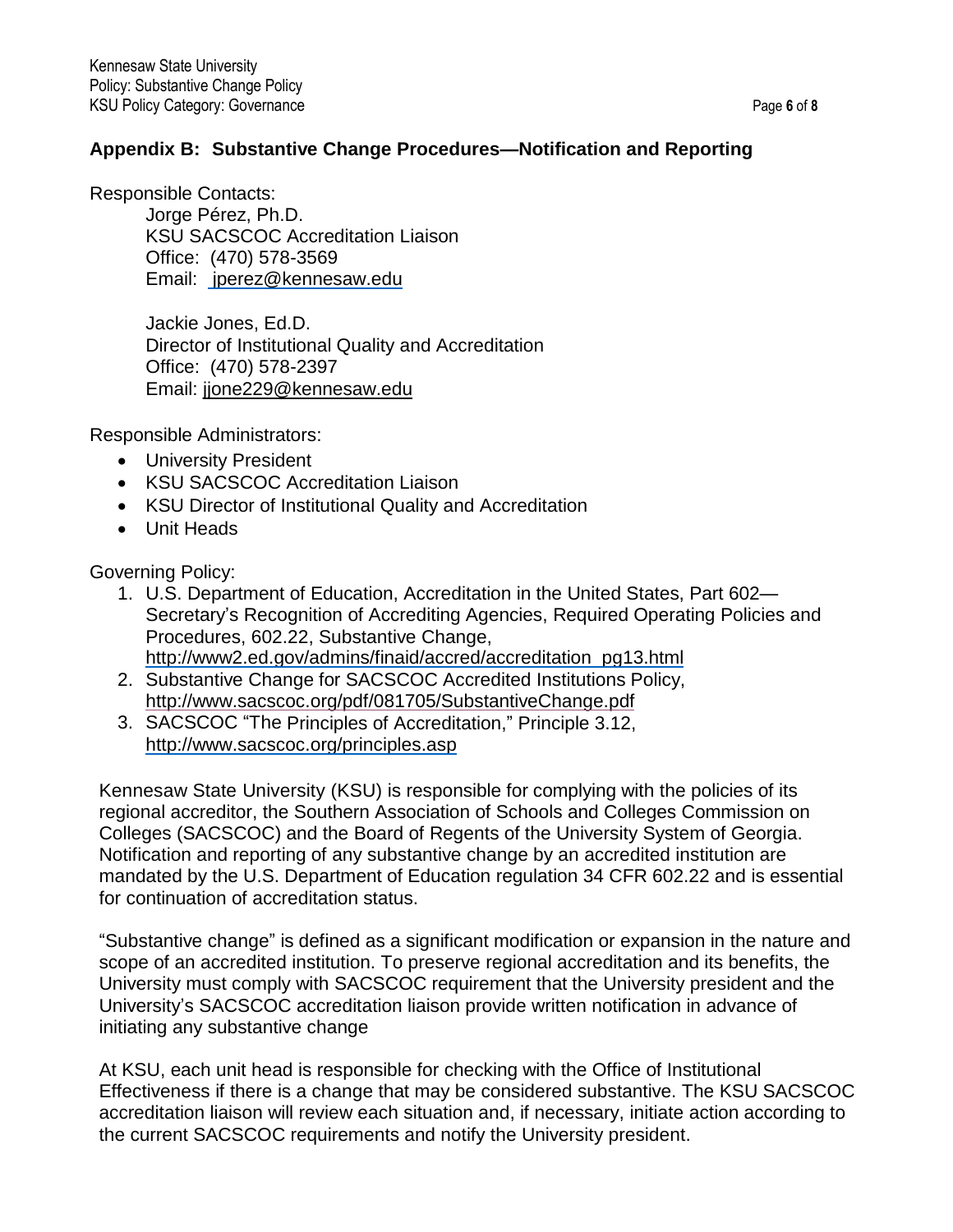# **Types of Substantive Change**

Because substantive change may occur at the University level, department level, and program level, it is imperative that the range of substantive changes be reviewed by leadership in the planning stages of a proposed change. Below are short descriptions of substantive changes per SACSCOC:

- any change in the established mission or objectives of the institution;
- any change in legal status, form of control, or ownership of the institution;
- a change from clock hours to credit hours;
- the establishment of an additional location geographically apart from the main campus at which the institution offers at least 50 percent of an educational program;
- the establishment of a branch campus;
- closing a program, off-campus site, branch campus or institution;
- acquiring another institution or a program or location of another institution;
- adding a permanent location at a site where the institution is conducting a teach-out program for a closed institution;
- entering into a contract by which an entity not eligible for Title IV funding offers 25 percent or more of one or more of the accredited institution's programs;
- the addition of courses or programs that represent a significant departure, either in content or method of delivery, from those that were offered when the institution was last evaluated;
- the addition of courses or programs of study at a degree or credential level different from that which is included in the institution's current accreditation or reaffirmation;
- a substantial increase in the number of clock or credit hours awarded for successful completion of a program;
- entering into a collaborative academic arrangement that includes only the initiation of a dual or joint academic program with another institution.

# **Notification of the KSU SACSCOC Accreditation Liaison**

If a change is determined to be substantive, KSU must provide written notification to SACSCOC as much as 12 months in advance of implementing a change. Upon becoming aware of a proposed change that may fit one of the substantive changes described earlier, the KSU SACSCOC accreditation liaison (SAL) should be contacted immediately. No substantive change can be implemented without the appropriate SACSCOC notification and/or approval.

The KSU SACSCOC accreditation liaison will:

- schedule a meeting with the unit head to discuss the proposed change to determine if it requires notification to SACSCOC;
- work with the unit head to identify the required documentation based on the specific SACSCOC procedure of reporting and assist with the documentation;
- notify the University president of the proposed change and notification requirements;
- upon completion of the required documentation, submit it to the University president for approval and signature;